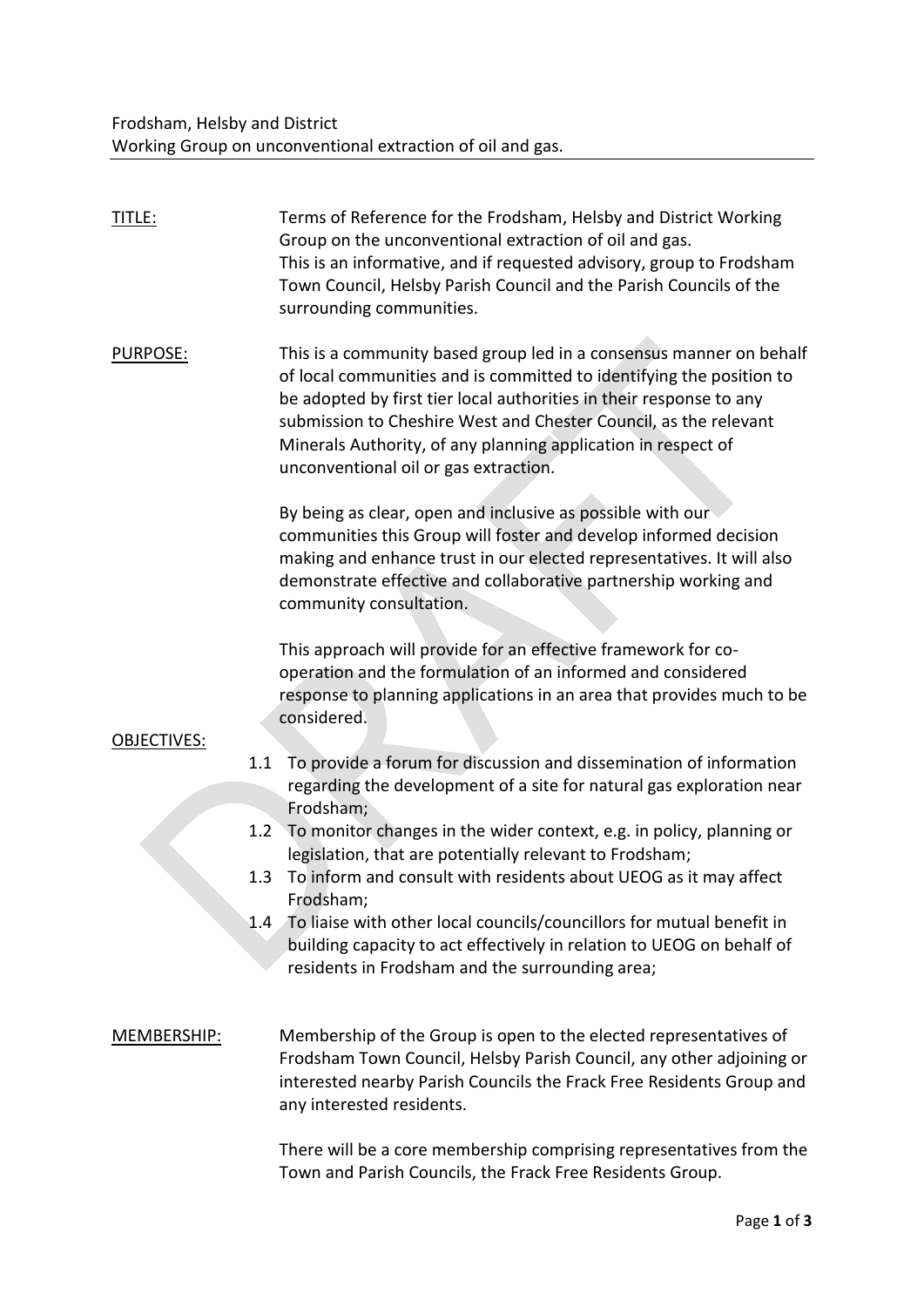In order for any meeting to be quorate there must be  $at$  least  $\ldots$ ?.. members present.

Individuals or representatives of interested parties may be invited to attend a meeting or meetings to speak on a particular topic or subject. This will be by invitation of the Chair following approval of the Group.

ACCOUNTABILITY: This Group shall, through its Chair, report to the appropriate Town or Parish Committee.

> This Group has no determined budget and is operated on a purely voluntary basis.

REVIEW: There will be no formal review period for this Group. It will cease to operate on determination of the Group when it is felt it can offer no further assistance or support on this issue.

## WORKING

METHODS: The Chair of any meeting of this Group will be the Chair of the Frodsham Town Council Environment Committee or in the absence of that person a nominated Deputy. That Deputy to have named by the Chair.

> Each member of the Group will receive by electronic means a number of relevant publications and documents for discussion at the next meeting. Any document to be circulated must be approved for circulation by the Group.

> No sub-group or groups shall be formed to discuss the business of the Group other than those that form part of an existing body. These existing bodies are permitted to discuss matters under consideration by the Group in order to achieve the ultimate purpose of the Group.

> The Group will seek to recognise and draw upon the various skills and areas of knowledge within its members providing for opportunities for learning and development.

Decisions will be made on a consensus basis in the first instance followed by a simple majority vote. In the event of stalemate the casting vote will be that of the Chair.

MEETINGS: Meetings will be held on a regular basis. The date of each meeting to be determined at the conclusion of the preceding meeting. It is anticipated that in the first instances, given the likelihood of imminent activity, these meetings will be held on a fortnightly basis.